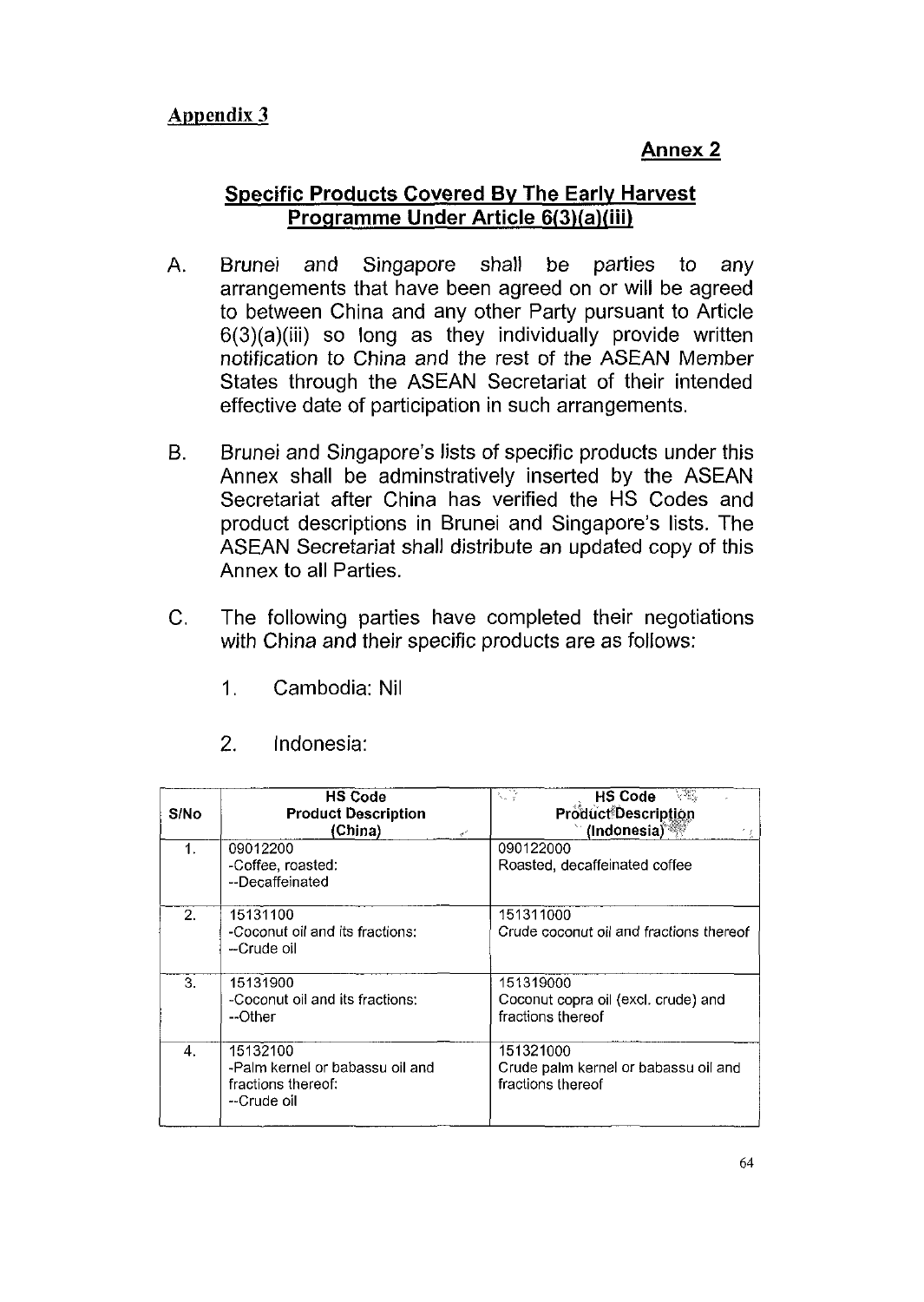| S/No | <b>HS Code</b><br><b>Product Description</b><br>(China)                                                                                                                                                                                                          | <b>HS Code</b><br>igaan<br><b>Crisins</b><br><b>Product Description</b><br>恭<br>公<br>$\mathcal{O}(\mathcal{Q})$<br>(Indonesia) |
|------|------------------------------------------------------------------------------------------------------------------------------------------------------------------------------------------------------------------------------------------------------------------|--------------------------------------------------------------------------------------------------------------------------------|
| 5.   | 15132900<br>-Palm kernel or babassu oil and<br>fractions thereof: --other                                                                                                                                                                                        | 151329000<br>Palm kernel or babassu oil (excl.<br>crude) and fraction                                                          |
| 6.   | 15162000<br>-Vegetable fats and oils and fractions<br>thereof                                                                                                                                                                                                    | 151620000<br>Vegetable fats and oils and their<br>fractions, hydrogena                                                         |
| 7.   | 15179000<br>Margarine; edible mixtures or<br>preparations of animal or vegetable<br>fats or oils or of fractions of different<br>fats or oils of this chapter, other than<br>edible fats or oils or their fractions of<br>heading No. 15.16:<br>-Other           | 151790000<br>Edible prep of fats or oils, nes                                                                                  |
| 8.   | 18061000<br>-Cocoa powder, containing added<br>sugar or other sweetening matter                                                                                                                                                                                  | 180610000<br>Cocoa powder with added sugar or<br>other sweetening                                                              |
| 9.   | 34011990<br>-Soap and organic surface-active<br>products and preparations, in the form<br>of bars, cakes, moulded pieces or<br>shapes, and paper, wadding, felt and<br>nonwovens, impregnated, coated or<br>covered with soap or detergent:<br>--Other: ---Other | 340119900<br>Soap and organic surface active<br>product in bars, etc                                                           |
| 10   | 34012000<br>-Soap in other forms                                                                                                                                                                                                                                 | 340120000<br>Soap in other forms, nes                                                                                          |
| 11.  | 40169200<br>Other articles of vulcanized rubber<br>other than hard rubber:<br>-Other:<br>--Erasers                                                                                                                                                               | 401692000<br>Erasers of vulcanized rubber                                                                                      |
| 12.  | 70112010<br>-For cathode-ray tubes:<br>---Anti-dazzle glass                                                                                                                                                                                                      | 701120100<br>Antihalo glass, evelopes for cathode<br>ray tubes                                                                 |
| 13.  | 94015000<br>-Seats of cane, osier, bamboo or<br>similar materials                                                                                                                                                                                                | 940150000<br>Seats of cane, osier, bamboo or similar<br>materials<br>940150900<br>Seats of other rattan                        |
| 14.  | 94038010<br>-Furniture of other materials, including<br>cane, osier, bamboo or similar<br>materials:<br>--- Of cane, osier, bamboo or similar<br>materials                                                                                                       | 940380100<br>Furniture of cane, osier, bamboo or<br>similar materials                                                          |

 $\sim$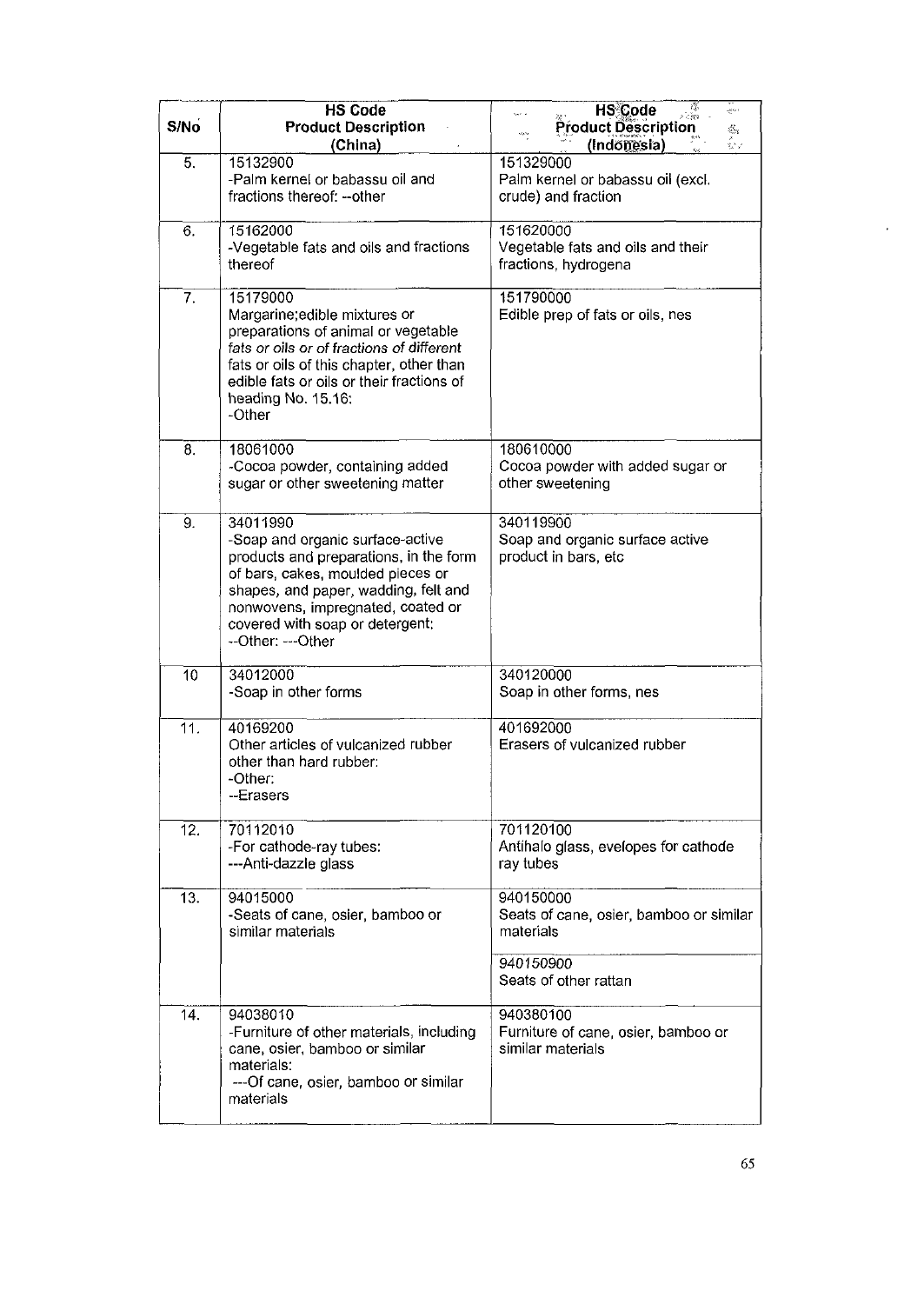### 3. Lao PDR:

## 4. Myanmar: Nil

# 5. Malaysia:

|                | <b>HS Code</b>                                                 | <b>HS Code</b><br>$\label{eq:12} \begin{array}{cc} \mathcal{L}^2 \otimes \mathcal{C}^{\rm{adv}}_{\mathcal{C}} \otimes \mathcal{C}^{\rm{adv}}_{\mathcal{C}} \end{array}$ |
|----------------|----------------------------------------------------------------|-------------------------------------------------------------------------------------------------------------------------------------------------------------------------|
| S/No           | <b>Product Description</b><br>(China)                          | ÷,<br><b>Product Description</b><br>(Malaysia)                                                                                                                          |
| 1.             | 09012200                                                       | $\lambda$ and $\mu$<br>090122000                                                                                                                                        |
|                | Coffee, roasted: Decaffeinated                                 | Coffee, roasted: Decaffeinated                                                                                                                                          |
| 2.             | 15131100                                                       | 151311000                                                                                                                                                               |
|                | Coconut (copra) oil and its fractions.<br>Crude oil            | Coconut (copra) oil, crude                                                                                                                                              |
| 3 <sub>1</sub> | 15132100                                                       | 151321100                                                                                                                                                               |
|                | Palm kernel or babassu oil and<br>fractions thereof; Crude oil | Palm kernel oil, crude                                                                                                                                                  |
|                |                                                                | 151321900                                                                                                                                                               |
|                |                                                                | Palm kernel or babassu oil and                                                                                                                                          |
|                |                                                                | fractions thereof, crude                                                                                                                                                |
| 4.             | 15132900                                                       | 151329110                                                                                                                                                               |
|                | Palm kernel or babassu oil and<br>fractions thereof: Other     | Palm kernel olein, crude                                                                                                                                                |
|                |                                                                | 151329120                                                                                                                                                               |
|                |                                                                | Palm kernel olein, RBD                                                                                                                                                  |
|                |                                                                | 151329130                                                                                                                                                               |
|                |                                                                | Palm kernel oil, RBD                                                                                                                                                    |
|                |                                                                | 151329141<br>Solid fractions of palm kernel stearin,<br>crude not chemically modified                                                                                   |
|                |                                                                | 151329149<br>Solid fractions of other than palm<br>kernel stearin, crude not chemically<br>modified                                                                     |
|                |                                                                | 151329190<br>Palm kernel oil, other than RBD or<br>solid fraction not chemically modified                                                                               |
|                |                                                                | 151329910<br>Babassu oil, solid fractions not<br>chemically modified                                                                                                    |
|                |                                                                | 151329990<br>Babassu oil other than solid fractions<br>not chemically modified                                                                                          |
|                |                                                                |                                                                                                                                                                         |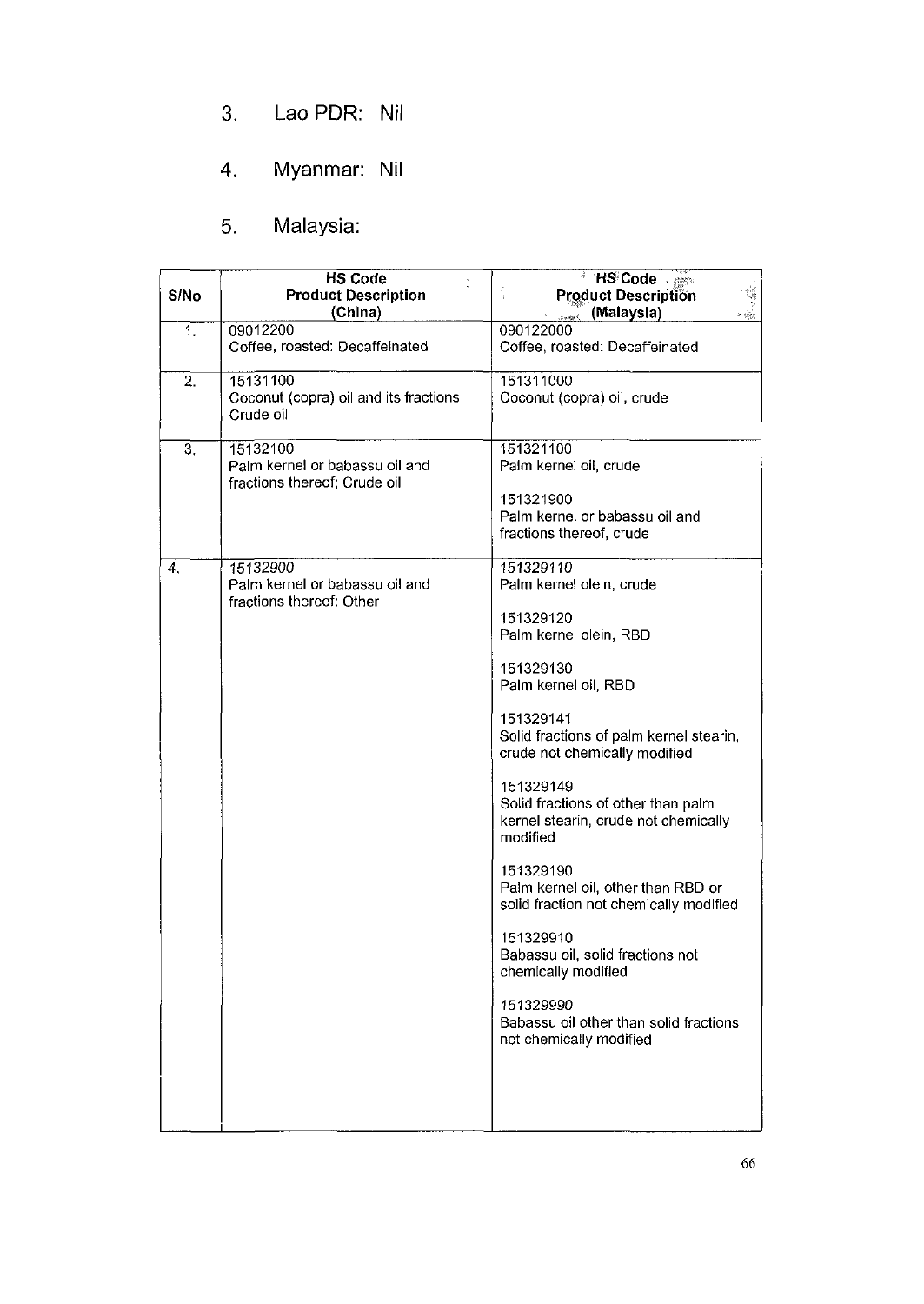| S/No | <b>HS Code</b><br><b>Product Description</b><br>(China)             | <b>HS Code</b><br>ð9<br>si gilen<br>e.<br>System<br><b>Product Description</b><br>。 正 1.<br>aten v<br>$2.8\,\mathrm{erg}$<br>(Malaysia)<br>$\tilde{\nu}^{\rm eff}_{\rm s}$ |
|------|---------------------------------------------------------------------|----------------------------------------------------------------------------------------------------------------------------------------------------------------------------|
| 5.   | 15162000<br>Vegetables fats and oils and their<br>fractions thereof | Vegetables fats and oils and their<br>fractions: Re-esterified fats and oils<br>and their fractions:                                                                       |
|      |                                                                     | 151620111                                                                                                                                                                  |
|      |                                                                     | of soya bean<br>151620112                                                                                                                                                  |
|      |                                                                     | of cotton seed                                                                                                                                                             |
|      |                                                                     | 151620113<br>of ground-nut                                                                                                                                                 |
|      |                                                                     | 151620114<br>of sunflower seed                                                                                                                                             |
|      |                                                                     | 151620115<br>of olive                                                                                                                                                      |
|      |                                                                     | 151620120<br>of rape, colza and mustard seed                                                                                                                               |
|      |                                                                     | 151620130<br>of palm oil, crude                                                                                                                                            |
|      |                                                                     | 151620141<br>of palm oil, other than crude: in<br>packings not exceeding 20kg                                                                                              |
|      |                                                                     | 151620149<br>of palm oil, other than crude: in<br>packings exceeding 20kg                                                                                                  |
|      |                                                                     | 151620150<br>of coconut                                                                                                                                                    |
|      |                                                                     | 151620161<br>of palm kernel oil: crude                                                                                                                                     |
|      |                                                                     | 151620162<br>of palm kernel oil: refined, bleached<br>and deodorised (RBD)                                                                                                 |
|      |                                                                     | 151620171<br>of palm kernel olein: crude                                                                                                                                   |
|      |                                                                     | 151620179<br>of palm kernel olein: refined, bleached<br>and deodorised (RBD)                                                                                               |
|      |                                                                     | 151620181<br>of sesame seed                                                                                                                                                |
|      |                                                                     | 151620182<br>of almond                                                                                                                                                     |
|      |                                                                     | 151620183<br>of illipenut                                                                                                                                                  |

 $\ddot{\phantom{a}}$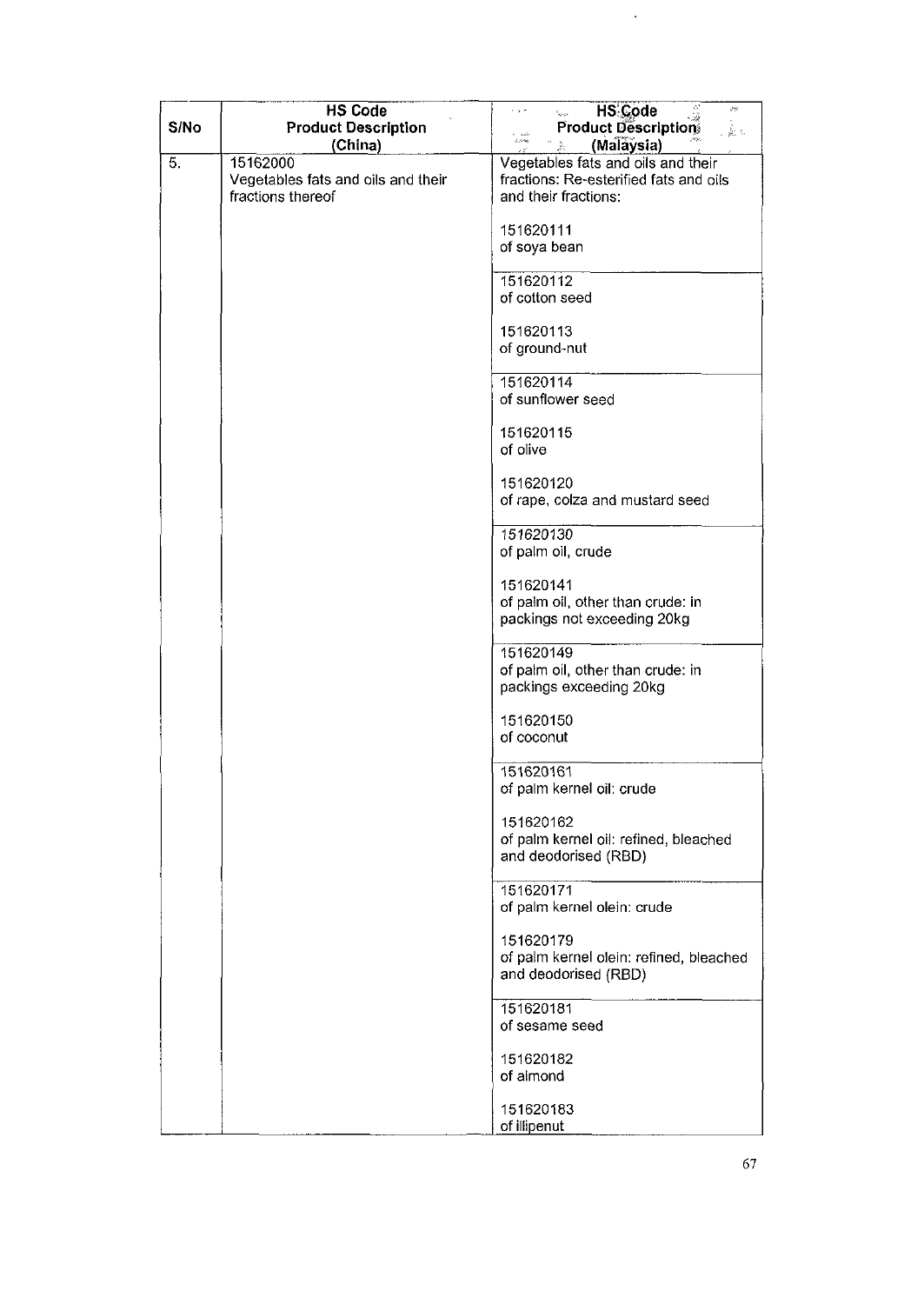| S/No | <b>HS Code</b><br><b>Product Description</b><br>(China) | <b>HS</b> Code<br><b>Product Description</b><br>(Malaysia) |
|------|---------------------------------------------------------|------------------------------------------------------------|
|      |                                                         | 151620191                                                  |
|      |                                                         | of maize                                                   |
|      |                                                         | 151620192                                                  |
|      |                                                         | of linseed                                                 |
|      |                                                         |                                                            |
|      |                                                         | 151620193                                                  |
|      |                                                         | of castor                                                  |
|      |                                                         | 151620199                                                  |
|      |                                                         | other                                                      |
|      |                                                         | 151620910                                                  |
|      |                                                         | Other: hydrogenated ground-nut oil                         |
|      |                                                         |                                                            |
|      |                                                         | 151620920                                                  |
|      |                                                         | Other: hydrogenated sesame seed oil                        |
|      |                                                         | 151620930                                                  |
|      |                                                         | Other: hydrogenated castor oil ("opal                      |
|      |                                                         | $\text{wax}$ ")                                            |
|      |                                                         | 151620940                                                  |
|      |                                                         | Other: palm kernel stearin, crude                          |
|      |                                                         |                                                            |
|      |                                                         | 151620950                                                  |
|      |                                                         | Other: palm kernel stearin, RBD                            |
|      |                                                         | 151620960                                                  |
|      |                                                         | Other: palm kernel olein, hydrogenated                     |
|      |                                                         | and RBD                                                    |
|      |                                                         | 151620970                                                  |
|      |                                                         | Other: palm kernel stearin,                                |
|      |                                                         | hydrogenated and RBD                                       |
|      |                                                         | 151620981                                                  |
|      |                                                         | Other: palm stearin of iodine value not                    |
|      |                                                         | exceeding 48: crude                                        |
|      |                                                         | 151620982                                                  |
|      |                                                         | Other: palm stearin of iodine value not                    |
|      |                                                         | exceeding 48: refined, bleached and                        |
|      |                                                         | deodorised (RBD)                                           |
|      |                                                         | 151620989                                                  |
|      |                                                         | Other: palm stearin of iodine value not                    |
|      |                                                         | exceeding 48: other                                        |
|      |                                                         | 151620990                                                  |
|      |                                                         | Other: other                                               |
|      |                                                         |                                                            |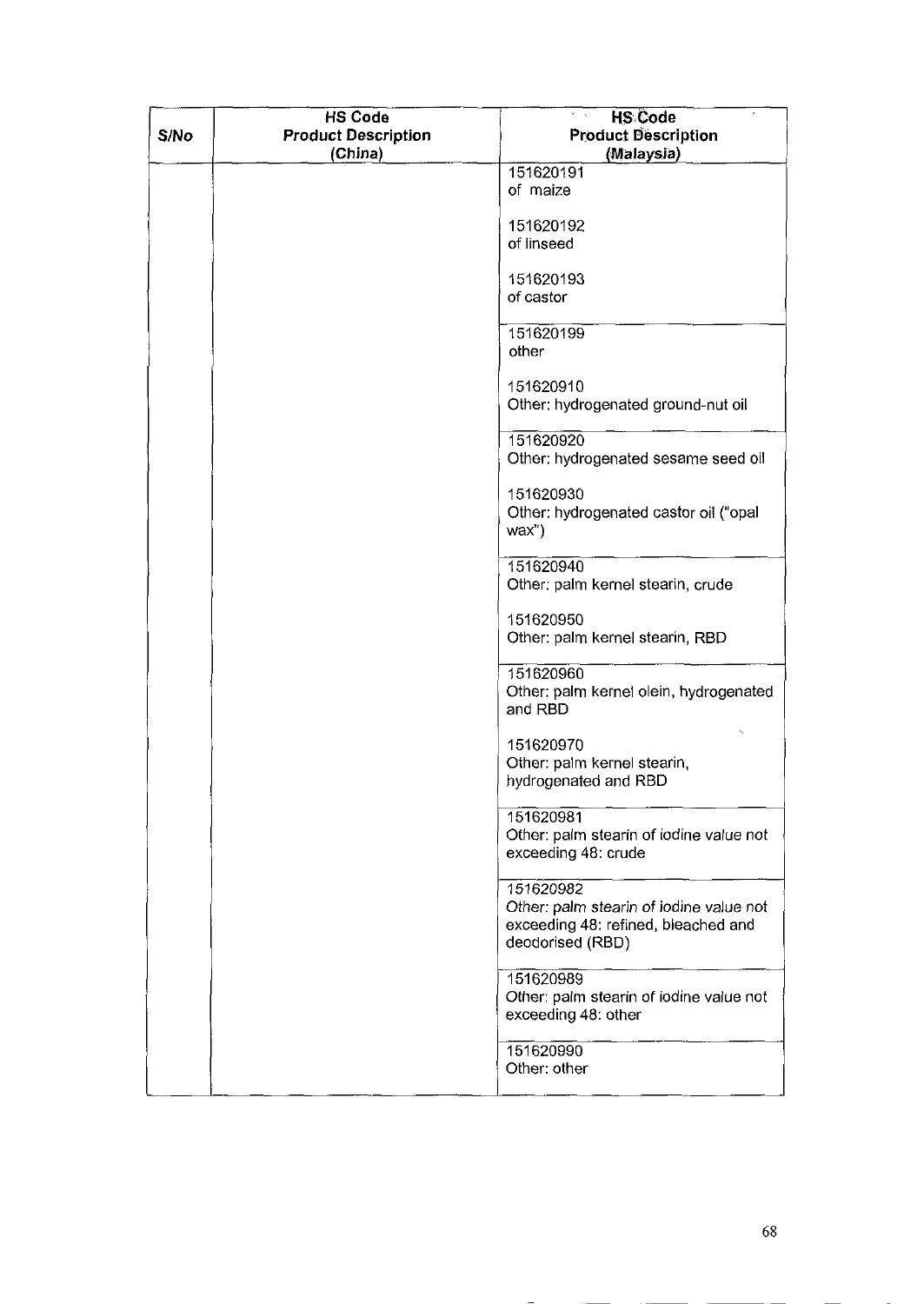| S/No             | <b>HS Code</b><br><b>Product Description</b><br>(China)                                                                                                                                                                                            | <b>HS Code</b><br><b>Product Description</b><br>(Malaysia)                                                                                                                                                                            |
|------------------|----------------------------------------------------------------------------------------------------------------------------------------------------------------------------------------------------------------------------------------------------|---------------------------------------------------------------------------------------------------------------------------------------------------------------------------------------------------------------------------------------|
| $\hat{\sigma}$ . | 15179000<br>Margarine; edible mixtures or<br>preparations of animal or vegetable<br>fats or oils or of fractions of different<br>fats or oils of this Chapter, other than<br>edible fats or oils or their fractions of<br>heading No. 15.16. Other | Margarine; edible mixtures or<br>preparations of animals or vegetable<br>fats or of fractions or different fats or<br>oils of this chapter, other than edible<br>fats or oils or their fractions of heading<br>No. 15.16.<br>- Other: |
|                  |                                                                                                                                                                                                                                                    | 151790100<br>Imitation ghee                                                                                                                                                                                                           |
|                  |                                                                                                                                                                                                                                                    | 151790200<br>Imitation lard                                                                                                                                                                                                           |
|                  |                                                                                                                                                                                                                                                    | 151790300<br>Liquid margarine                                                                                                                                                                                                         |
|                  |                                                                                                                                                                                                                                                    | 151790400<br>Mould release preparations                                                                                                                                                                                               |
|                  |                                                                                                                                                                                                                                                    | Of mixtures or preparations of<br>vegetable fats or oils or of their<br>fractions:                                                                                                                                                    |
|                  |                                                                                                                                                                                                                                                    | 151790510<br>solid mixtures or preparations                                                                                                                                                                                           |
|                  |                                                                                                                                                                                                                                                    | liquid mixtures or preparations:                                                                                                                                                                                                      |
|                  |                                                                                                                                                                                                                                                    | 151790521<br>of which ground-nut oil predominates                                                                                                                                                                                     |
|                  |                                                                                                                                                                                                                                                    | 151790522<br>of which linseed oil predominates                                                                                                                                                                                        |
|                  |                                                                                                                                                                                                                                                    | 151790524<br>of which palm oil predominates: crude                                                                                                                                                                                    |
|                  |                                                                                                                                                                                                                                                    | 151790526<br>of which palm oil predominates: other:<br>in packings not exceeding 20kg                                                                                                                                                 |
|                  |                                                                                                                                                                                                                                                    | 151790529<br>of which palm oil predominates: other:<br>In packings exceeding 20 kg                                                                                                                                                    |
|                  |                                                                                                                                                                                                                                                    | 151790531<br>of which palm kernel oil predominates:<br>crude                                                                                                                                                                          |
|                  |                                                                                                                                                                                                                                                    |                                                                                                                                                                                                                                       |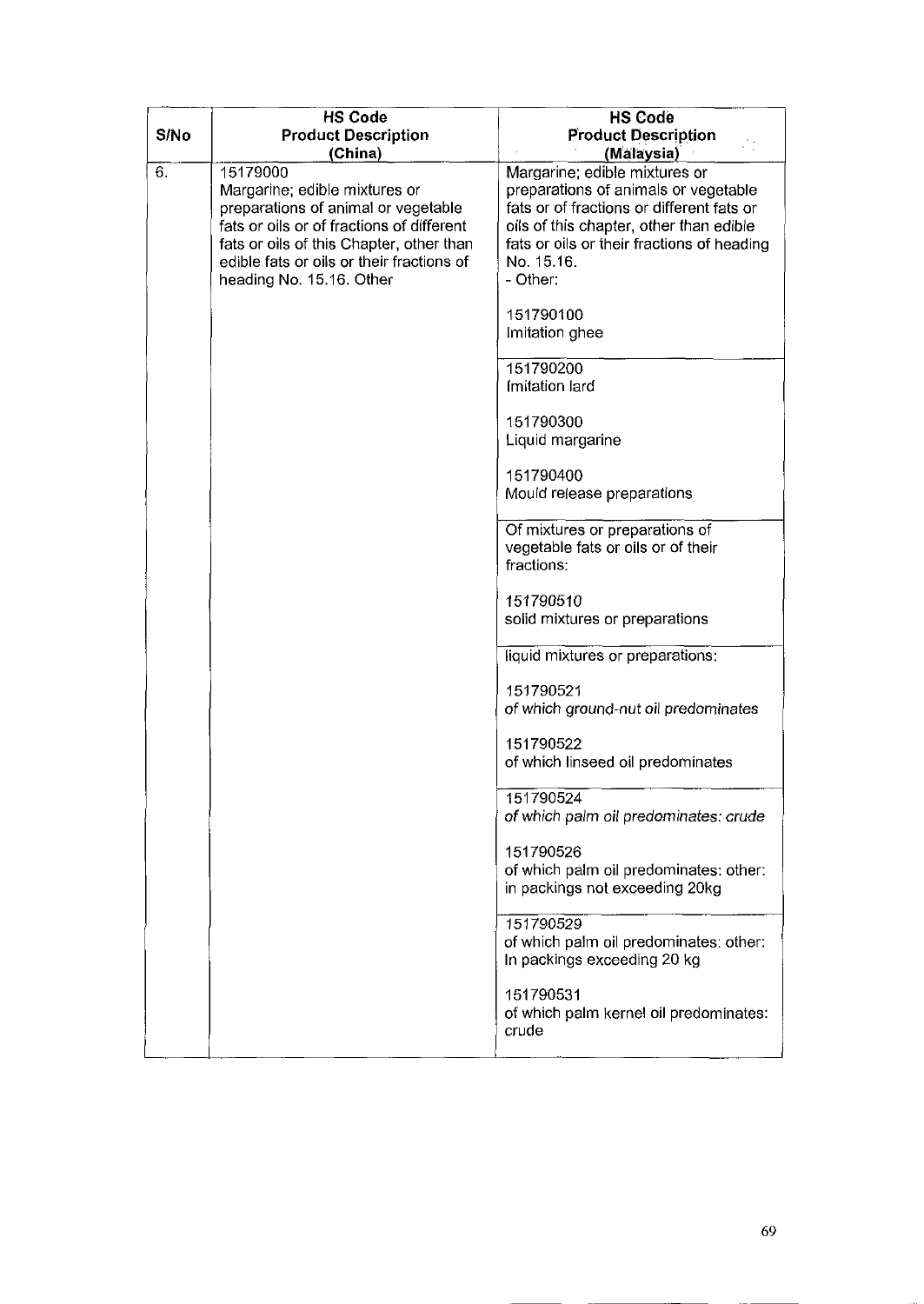| S/No | <b>HS Code</b><br><b>Product Description</b><br>(China) | <b>HS Code</b><br><b>Product Description</b><br>(Malaysia)                                         |
|------|---------------------------------------------------------|----------------------------------------------------------------------------------------------------|
|      |                                                         | 151790532<br>of which palm kernel oil predominates:<br>refined, bleached and deodorised<br>(RBD)   |
|      |                                                         | 151790541<br>of which palm kernel olein<br>predominates:<br>crude                                  |
|      |                                                         | 151790542<br>of which palm kernel olein<br>predominates: refined, bleached and<br>deodorised (RBD) |
|      |                                                         | 151790550<br>of which castor oil predominates                                                      |
|      |                                                         | 151790551<br>of which tung oil predominates                                                        |
|      |                                                         | 151790552<br>of which sesame oil predominates                                                      |
|      |                                                         | 151790553<br>of which almond oil predominates                                                      |
|      |                                                         | 151790554<br>of which maize (corn oil) predominates                                                |
|      |                                                         | 151790555<br>of which soya bean oil predominates                                                   |
|      |                                                         | 151790556<br>of which cotton seed oil predominates                                                 |
|      |                                                         | 151790557<br>of which olive oil predominates                                                       |
|      |                                                         | 151790558<br>of which sunflower seed oil<br>predominates                                           |
|      |                                                         | 151790559<br>of which rape, colza or mustard oil<br>predominates                                   |
|      |                                                         | 151790560<br>of which illipenut oil predominates                                                   |
|      |                                                         | 151790561<br>of which coconut oil predominates                                                     |
|      |                                                         | 151790590<br>other                                                                                 |
|      |                                                         |                                                                                                    |

 $\overline{a}$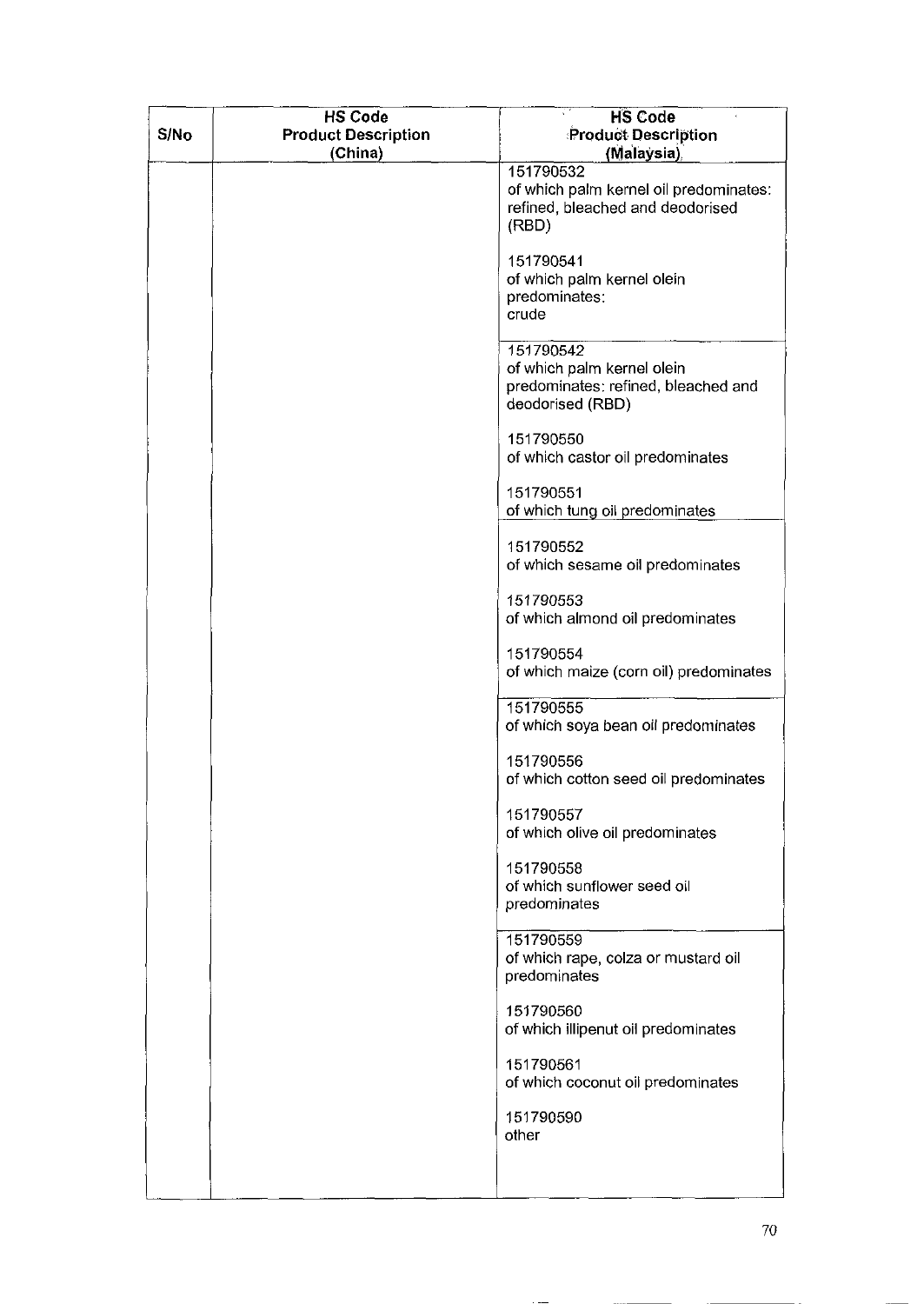| S/No | <b>HS Code</b><br><b>Product Description</b><br>(China)                                                                                                                                                                                                            | <b>HS Code</b><br><b>Product Description</b><br>(Malaysia)                                                                         |
|------|--------------------------------------------------------------------------------------------------------------------------------------------------------------------------------------------------------------------------------------------------------------------|------------------------------------------------------------------------------------------------------------------------------------|
|      |                                                                                                                                                                                                                                                                    | 151790600<br>Of mixtures or preparations of animals<br>fats or oils or of their fractions                                          |
|      |                                                                                                                                                                                                                                                                    | 151790900<br>Other                                                                                                                 |
| 7.   | 18010000<br>Cocoa beans, whole or broken, raw or<br>roasted                                                                                                                                                                                                        | 180100000<br>Cocoa beans, whole or broken, raw or<br>roasted                                                                       |
| 8.   | 18031000<br>Cocoa paste, whether or not defatted:<br>Not defatted                                                                                                                                                                                                  | 180310000<br>Cocoa paste, whether or not defatted                                                                                  |
| 9.   | 18032000<br>Cocoa paste, whether or not defatted:<br>Wholly or partly defatted                                                                                                                                                                                     | 180320000<br>Cocoa paste, whether or not defatted:<br>wholly or partly defatted                                                    |
| 10.  | 18040000<br>Cocoa butter, fat and oil                                                                                                                                                                                                                              | 180400000<br>Cocoa butter, fat and oil                                                                                             |
| 11.  | 18050000<br>Cocoa powder, not containing added<br>sugar or other sweetening matter                                                                                                                                                                                 | 180500000<br>Cocoa powder, not containing added<br>sugar or other sweetening matter                                                |
| 12.  | 18061000<br>Cocoa powder, containing added<br>sugar or other sweetening matter                                                                                                                                                                                     | 180610000<br>Cocoa powder, containing added<br>sugar or other sweetening matter                                                    |
| 13.  | 27011100<br>Anthracite                                                                                                                                                                                                                                             | 270111000<br>Coal, whether or not pulverised, but<br>not agglomerated: Anthracite                                                  |
| 14.  | 27040010<br>Coke and semi-coke                                                                                                                                                                                                                                     | 270400100<br>Coke and semi-coke of coal                                                                                            |
| 15.  | 34011990<br>Soap and organic surface-active<br>products and preparations, in the form<br>of bars, cakes, moulded pieces or<br>shapes, and paper, wadding, felt and<br>nonwovens, impregnated, coated or<br>covered with soap or detergent:<br>--Other:<br>---Other | 340119900<br>Other soap other than for toilet use<br>and other than those falling under sub-<br>heading 3401.19.100 to 3401.19.690 |
| 16.  | 34012000<br>Soap in other forms                                                                                                                                                                                                                                    | 340120000<br>Soap in other forms                                                                                                   |
| 17.  | 38231100<br>Industrial monocarboxylic fatty acids;<br>acid oils from refining:<br>Stearic acid                                                                                                                                                                     | 382311000<br>Industrial monocarboxylic fatty acids;<br>acid oils from refining:<br>Stearic acid                                    |